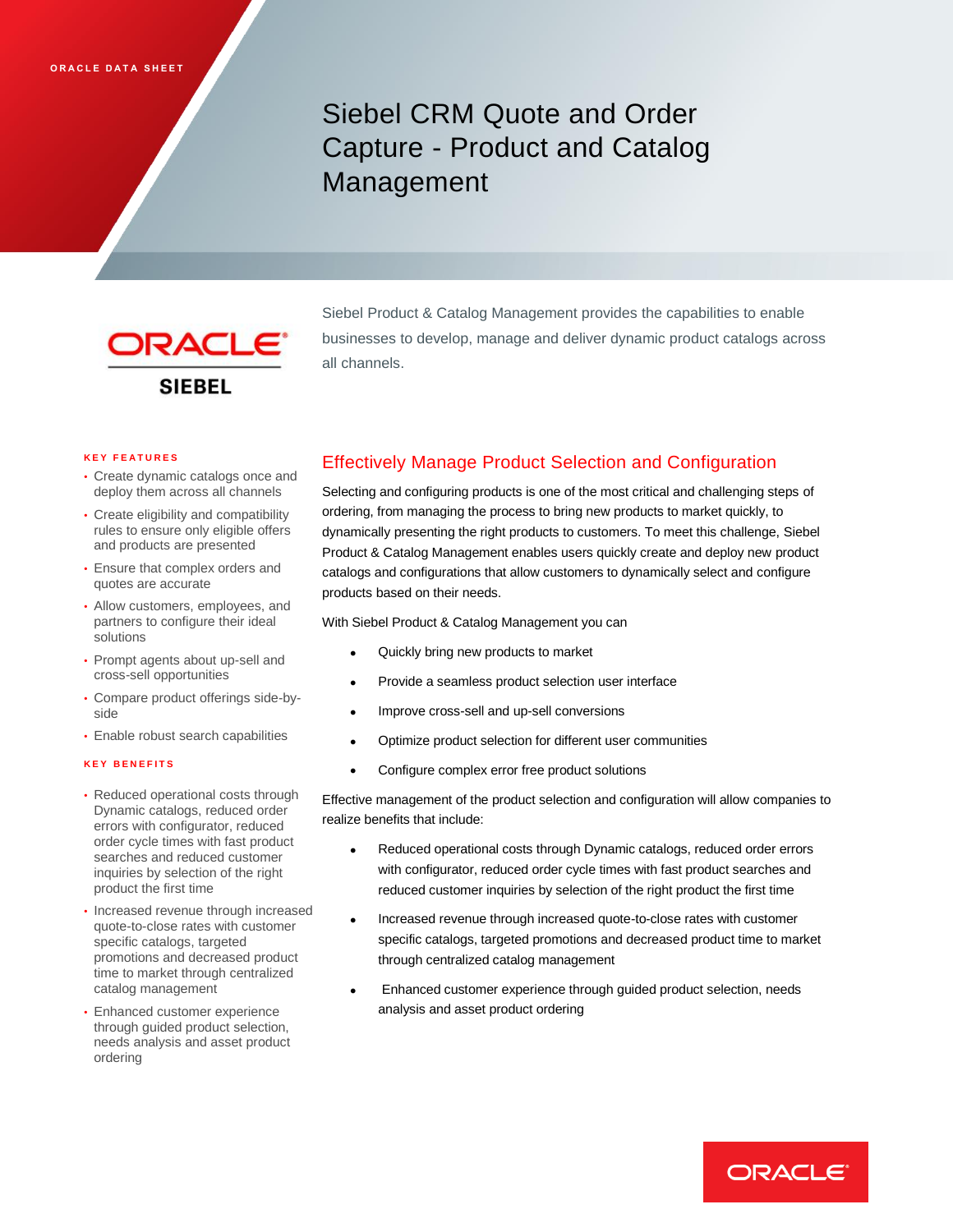# Reduce Operational Costs

### Faster Order Entry with Dynamic Catalogs

The Dynamic Catalog supports the ability to browse, select and configure products within a seamless, integrated product selection and configuration user interface. Eliminating the need for sales agents to navigate to multiple screens in order to complete the product selection and configuration process, the Dynamic Catalog will ultimately save time and money while increasing your customers buying experience.

It enables sales agents:

- To quickly obtain rich product detail to communicate to the customer, including key features, descriptions, literature, additional images and attributes
- To perform product and price comparisons of key features and capabilities
- The ability to integrate additional deal closing details including inventory and availability information

Eligibility and compatibility rules based on customer, product, offer and other attributes can be applied to the Dynamic Catalog to ensure that only eligible/compatible offers and products are presented to customers. Applying eligibility and compatibility reduces the need to have numerous customer specific catalogs. In addition, Dynamic catalogs are integrated with contracts and Siebel Price Management to ensure customer specific pricing is displayed.



#### Figure 1: Find the right product fast with Dynamic Catalogs

#### Increase Re-use of Business Logic with Web Services

Over 30 web services are included that support catalog, configurator, shopping cart, and asset based ordering and provide the capability to reuse business logic across multiple selling channels. The web services also support the ability write once, deploy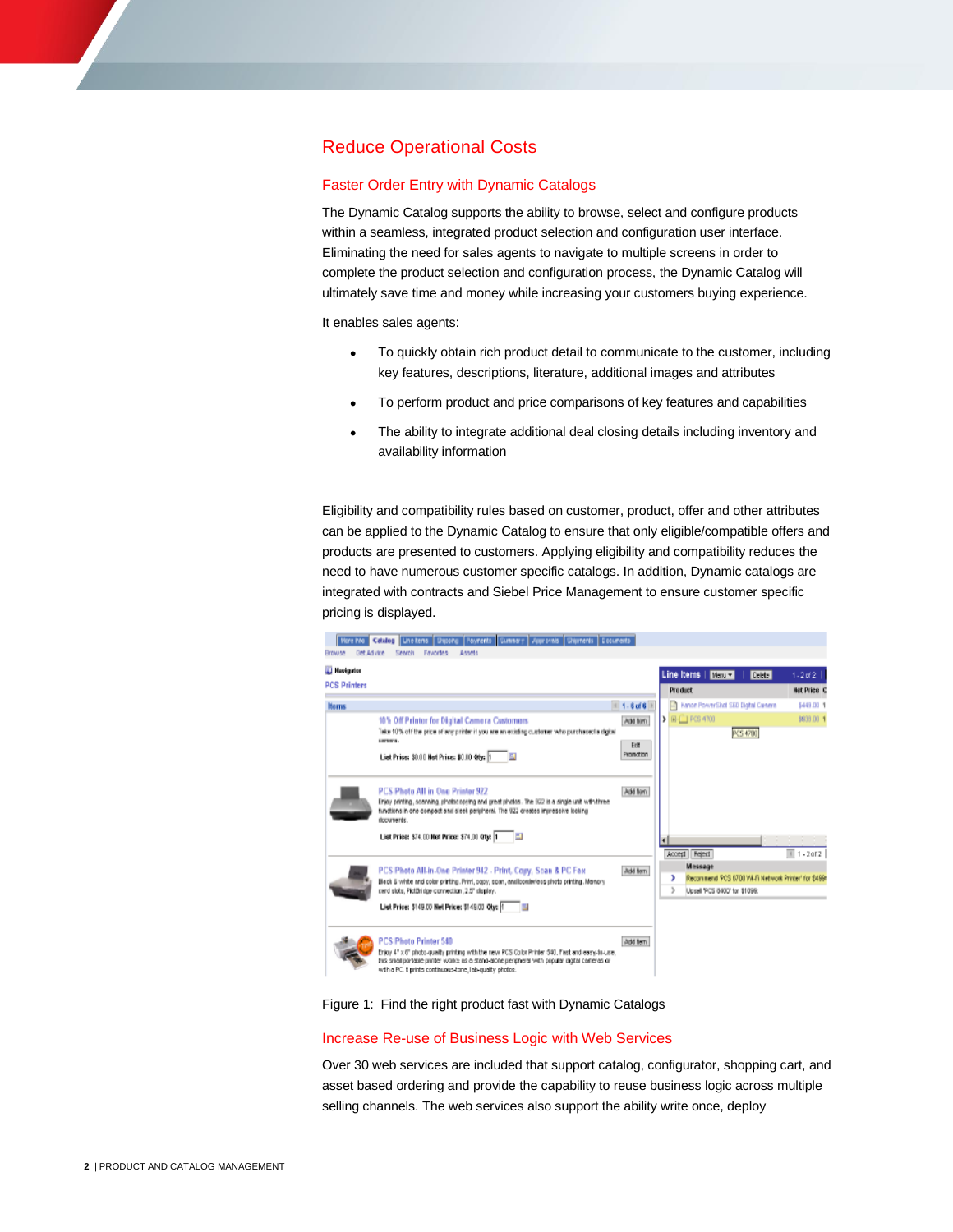everywhere by allowing web service configuration through a common administrative environment. This capability substantially reduces development/maintenances costs and speeds deployment cycle times.

## Reduce Order Errors with Configurator

Oracle's Siebel Configurator provides a comprehensive solution for ensuring that complex orders and quotes are accurate, complete, and valid. It enforces business rules while delivering context-based messages that facilitate up-selling and cross-selling. Through the product validation framework, the Configurator can also validate a configuration solution using external data such as inventory availability. Used internally to improve sales productivity and order accuracy, or externally via a company's Web site to help guide buyers through product selection and customization, it allows customers, employees, and partners to configure the ideal solution for every customer's needs

# Increase Revenue

#### Increase Average Order Size with Targeted Promotions

Siebel Product & Catalog Management supports actionable up-sell and cross-sell messaging and targeted promotions based upon simple rules that are created by a marketing administrator. When actionable messages, recommendations and promotions are presented to the user in a timely manner, companies can more effectively find solutions that meet their end customers' needs and more effectively up-sell and crosssell.

#### Decrease Time to Revenue with Catalog Management

Siebel Product & Catalog Management supports a complete process to quickly bring new products to market and thus decreases the time it takes to garner revenue. The process steps enabled include

- 1. creation of product definitions including descriptions, attributes, product BOM hierarchies and marketing collateral
- 2. adding selection criteria such as catalogs, compatibility, eligibility, configuration, promotions, bundling, cross/up sell recommendations and pricing
- 3. syndication of catalogs to partners including workflow driven syndication approval/tracking and transformation
- 4. deployment staging that allows for simulation and comprehensive testing prior to scheduled release dates.

This process enables businesses to centralize their product information and selling knowledge and allows updates and modification of product offerings and sales practices without continually retraining staff.

### Maximize Promotion Effectiveness with Analytics

By delivering valuable insight into product demand, price sensitivity and sales effectiveness, Oracle's Siebel Product and Pricing Analytics helps organizations understand and analyze the velocity of product sales, the impact of discounting on margins, and the effectiveness of pricing promotions. Empowered with this information,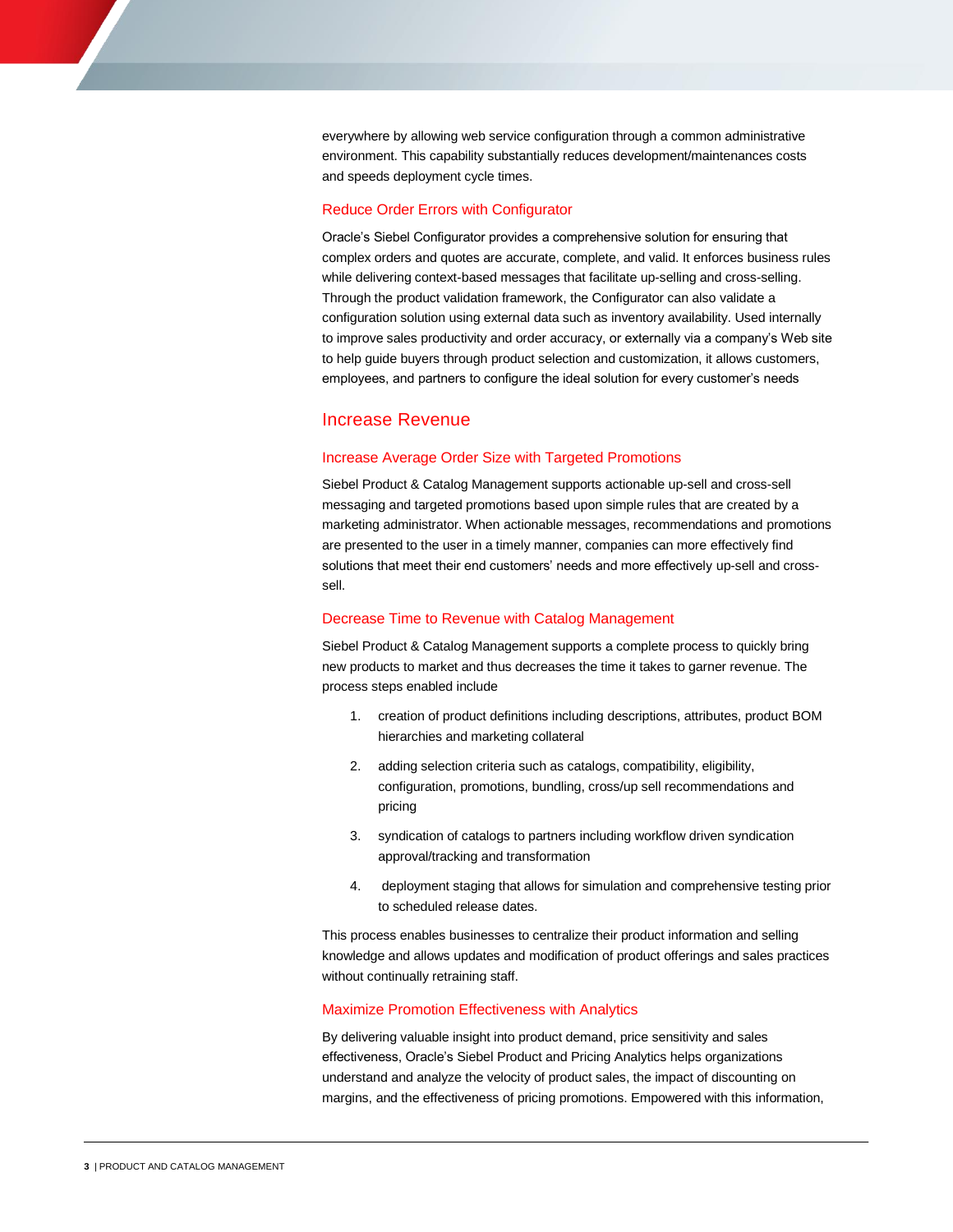sales and marketing professionals can fine-tune channel emphasis and focus promotional and sales efforts around the most profitable products and the most effective cross-sell and up-sell opportunities.

# Enhance Customer Experience

## Create Personalized Product Selection with Favorites

Favorites capability enables users or administrators to create private and public product templates that can be used as a product selection mechanism for commonly purchased products. This capability eliminates the need for sales agents to individually select products, attributes, and quantities for future quotes and orders that require products and services that can quickly be located in their frequently ordered templates.

## Match Products to Customers with Needs Analysis

Siebel Advisor acts as a virtual sales advisor and recommendation assistant. By posing interactive questions and analyzing choices, it can engage customers across multiple channels—including the Web, direct and telesales, and dealer networks. Siebel Advisor provides guidance and advice in understanding product and service features and capabilities. It enables sales representatives, call-center agents, and customers to ask a series of questions and then recommends the best products and relevant cross/up sell opportunities based on the answers. As a result, organizations using Siebel Advisor realize improved customer acquisition and retention, wider market coverage, increased sales effectiveness and expanded distribution channels.



Figure 2: Match Product to Customers with Needs Analysis

## Leverage Customer Asset Information to Personalize Product Selection

Siebel Quote & Order Capture provides the ability to start the product selection process based on a customer's existing assets. This streamlines the product selection process by providing sales and service agents with the background information they need to create new asset-based sales or augment an existing asset with add-on services.